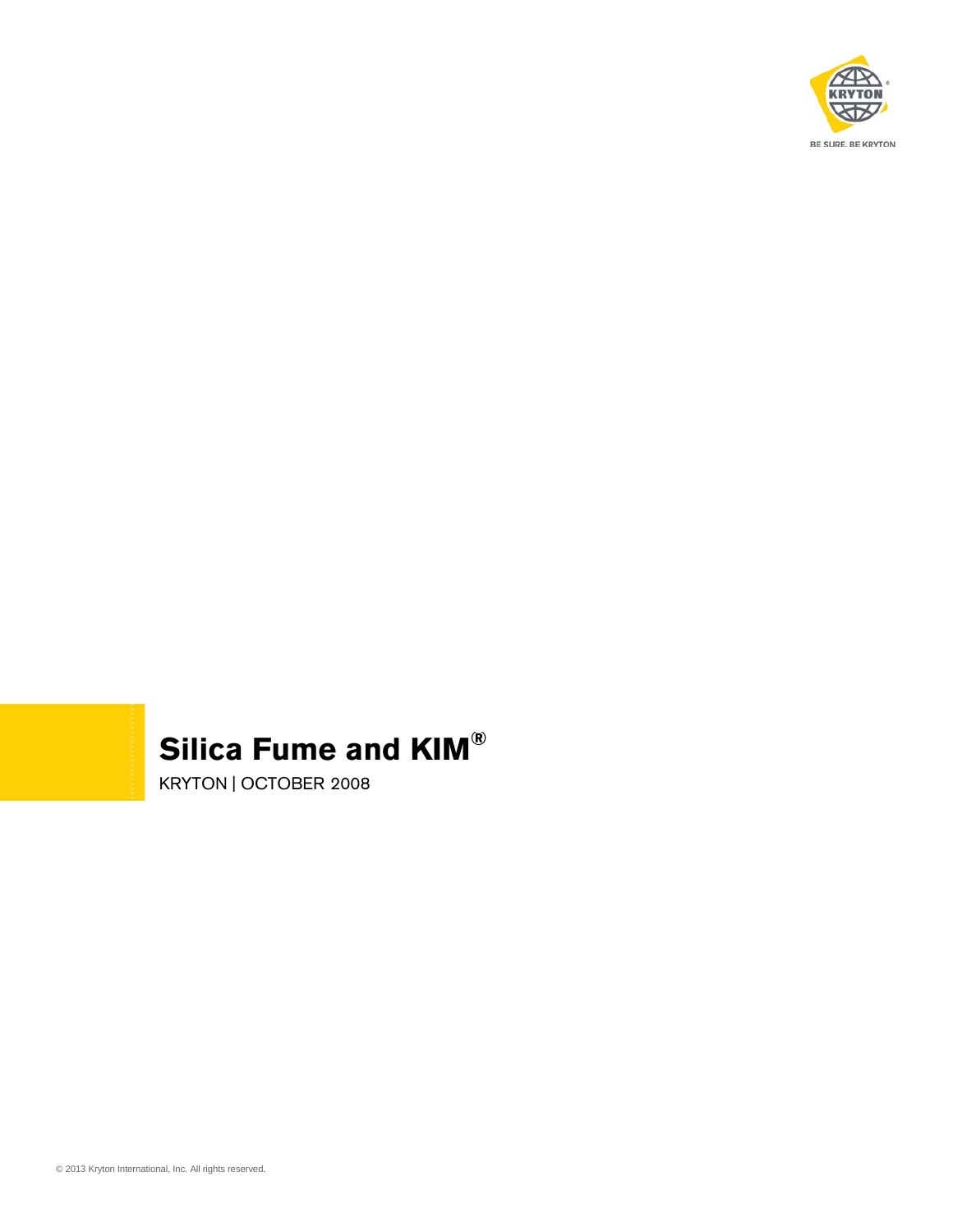When concrete producers want to modify the properties of concrete, supplemental cementing materials (SCM'S) can be used to achieve the intended goal. These materials are added to the concrete at the time of batching and are typically a replacement for a portion of the Portland cement. Silica Fume is a very common SCM that is frequently used to increase the strength and durability of a concrete structure. Used in the right proportion it can also reduce the overall cost of the concrete.

Even though silica fume densifies concrete, it is not a waterproofer. Under hydro-static pressure, other forms of waterproofing are required. This article explains the technical nature of silica fume and its compatibility with Kryton's KIM admixture for completely waterproof concrete.

Silica Fume (Micro Silica) is a by-product from the manufacture of ferro-silicon alloys and silicon metal. It results from the reduction of high purity quartz with coal in electric arc furnaces. Silica Fume contains 85% to 98% silicon dioxide and has an average particles size that is 100 times smaller than cement particles. They are extremely fine spherical glassy particles.

Owing to the fineness and the high glass content, concentrated silica fume makes an efficient pozzolanic material<sup>1</sup>. The high specific surface of condensed silica fume results in increased water demand when the material is incorporated into concrete. Silica Fume, used as a supplementary cementitious material, increases compressive strength and densifies concrete.

Despite low initial permeability, silica fume is not without limitations. The use of silica fume in concrete shows a tendency for plastic shrinkage<sup>2</sup>, drying shrinkage $^3$  and cracking resulting in water penetration and corrosion of reinforcing steel. This increased densification of the concrete often creates an illusion of waterproofing capability. In actuality the use of silica fume will accelerate the deterioration process when cracking occurs.

KIM admixture relies on Kryton's Krystol® technology to waterproof concrete. Krystol is a blend of proprietary chemicals containing hydration promoting materials that create vast amounts of crystals within the pores and capillaries of the concrete matrix. KIM decreases water demand, increases compressive strength, mitigates shrinkage cracking and provides permanent waterproofing.





KIM reduces the common cracking effect of Silica Fume concrete

- KIM reduces volume of bleeding per hour while increasing the hours in which bleeding occurs without allowing the surface area to dry prematurely due to evaporation.
- KIM lowers the heat of hydration resulting in a lower temperature during the concrete's natural hydration process.

The above factors allow for a reduction in shrinkage of the concrete during the hydration process. This reduction is a direct contribution to reduced cracking within the concrete structure.

Due to the inherent nature of concrete, cracking can also be expected after the initial shrinkage has become irrelevant. In denser silica fume, concrete the amount of cracking over a period of time is often greater. Water then penetrates through the cracks. This in turn leads to the corrosion of reinforcing steel and an accelerated deterioration of the concrete. KIM admixture's ability to self-seal micro cracking is a distinct advantage. Even the most dense silica fume concrete cannot stop water penetration through micro-cracks.

When a micro-crack occurs in a Silica Fume/KIM mix concrete, and water begins to penetrate the structure, KIM will immediately react with the un-hydrated cement particles and the water – causing crystals to grow throughout the crack. This will effectively seal the cracked area and protect the reinforcing steel from the corrosion process.



*Silica Fume Powder.*

The use of KIM has been proven in many countries to be the most effective method of waterproofing and protecting reinforcing steel against

- Embedded Metal Corrosion
- Corrosion-Induced Cracking And Spalling
- Dissimilar Metal Corrosion
- Post-Tension Strand Corrosion
- Structural Steel Corrosion